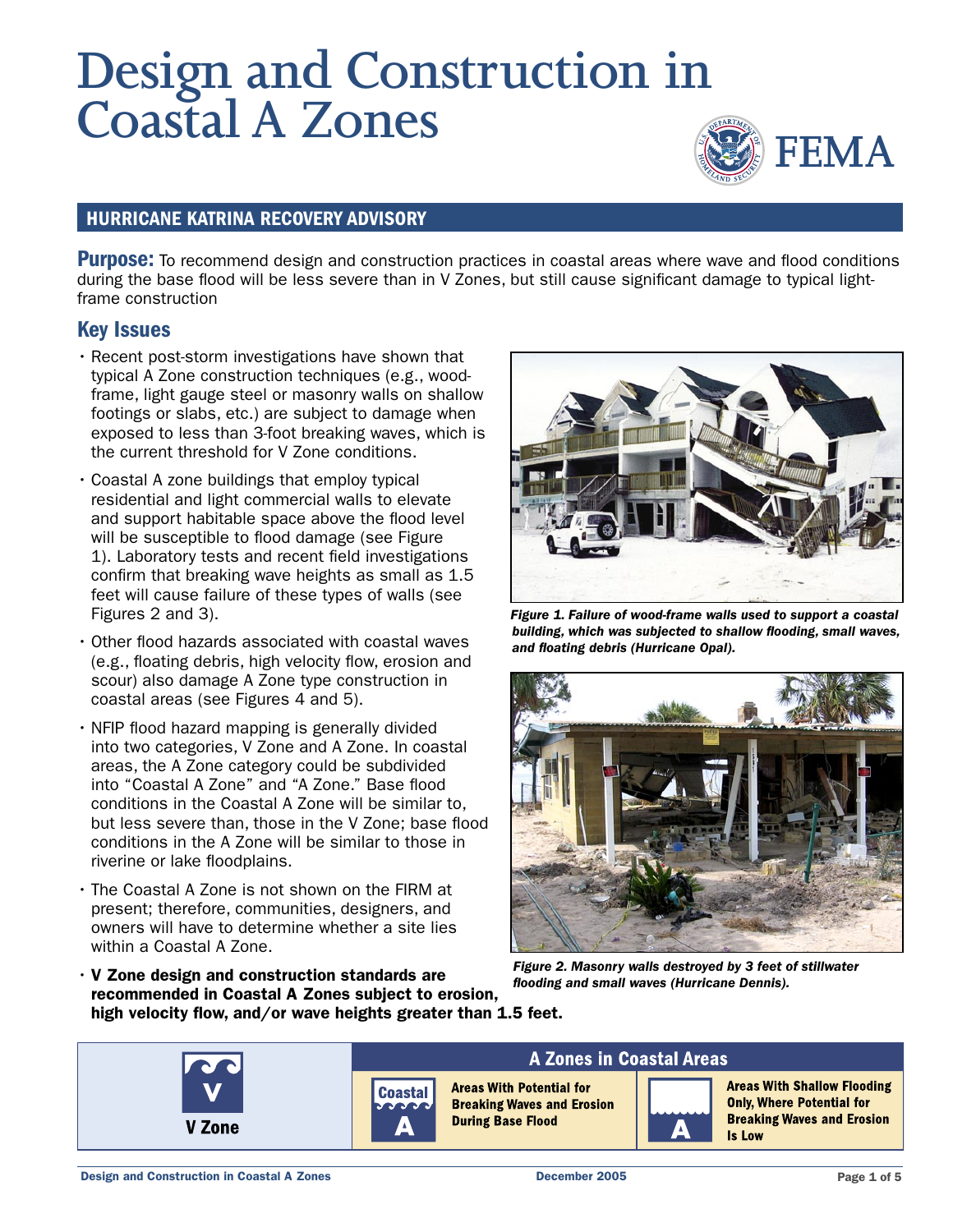

Figure 3. Failure of wood-frame wall, brick veneer, and windows as a result of 4 feet of stillwater flooding and small waves (Hurricane Katrina).



Figure 4. Failure of A Zone type foundation in coastal area, not subject to V Zone conditions (Hurricane Fran).



Figure 5. Damage to light frame walls due to floating debris and small waves. The damaged home was in the third row back from a bay shoreline (Hurricane Ivan).

## Coastal A Zone, Defined

Coastal A Zone: area landward of a V Zone, or landward of an open coast without mapped V Zones. In a Coastal A Zone, the principal source of flooding will be astronomical tides, storm surges, seiches or tsunamis, not riverine flooding. During base flood conditions, the potential for breaking wave heights between 1.5 feet and 3.0 feet will exist (see Figure 6).

Coastal A Zone design and construction practices described herein are not mandated by the NFIP, but are recommended for communities that wish to adopt higher floodplain management standards. Community Rating System (CRS) credits are available for doing so. Note that some Coastal A Zone practices may be required by the International



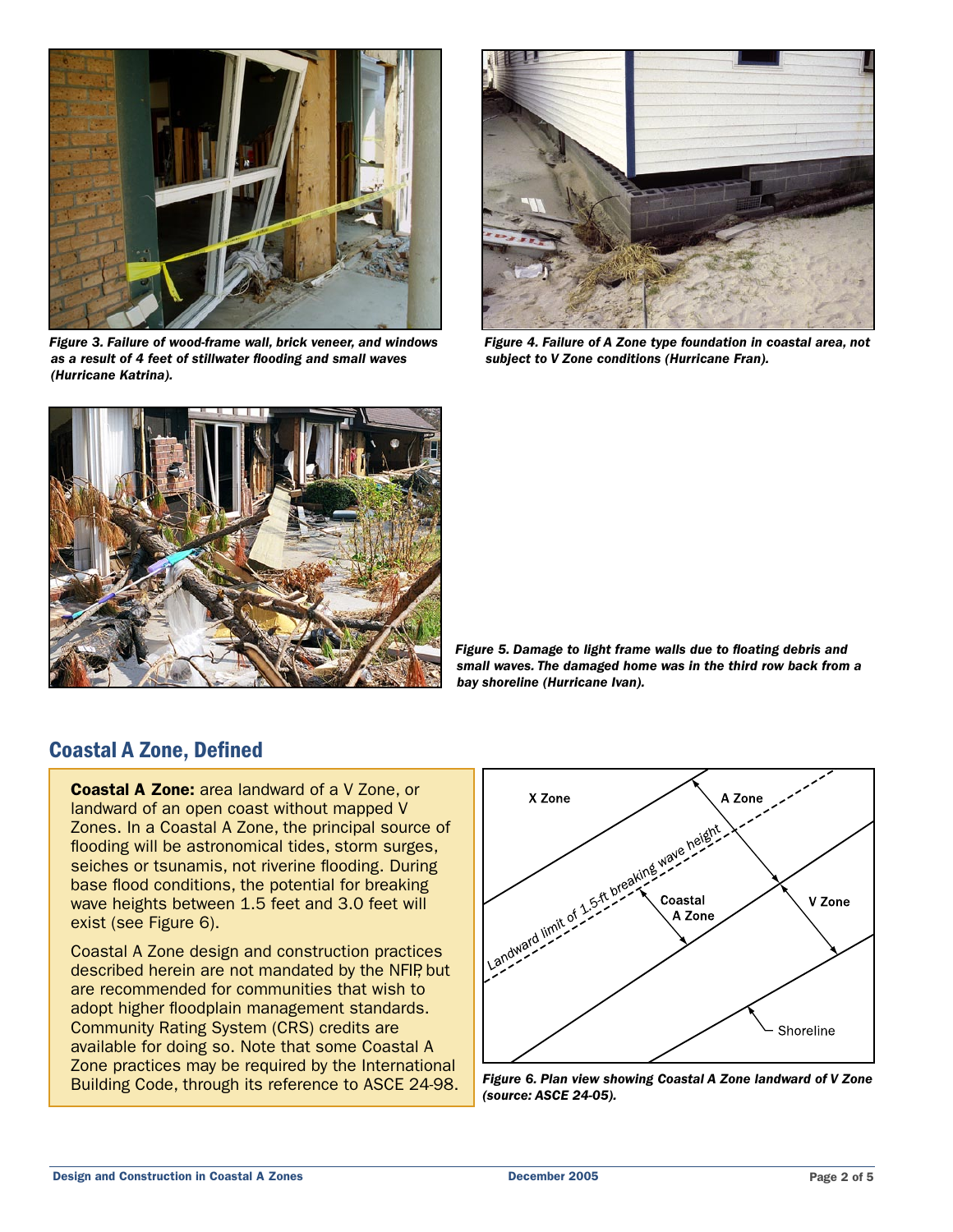## Coastal A Zone Construction Guidance

Because of the presence of damaging waves, V Zone design, construction, and certification practices are recommended for Coastal A Zones.

Coastal A Zone construction should include:

- Use of open foundations (pile or pier) designed to resist all base flood conditions (waves, high velocity flow, erosion and scour, floodborne debris). Where high velocity flow, scour, and erosion will not be experienced under base flood conditions, a traditional stem wall foundation may be acceptable – see Table 1.
- Elevation of the bottom of the lowest horizontal structural member supporting the lowest floor above the base flood wave crest elevation (see Figure 7).Since waves and debris will be impacting on the floor joists and other foundation elements during the base flood, do not follow current NFIP minimum requirements that allow the lowest floor's walking surface to be set at the wave crest elevation in Zone A.
- Use of flood-resistant materials above the level of the walking surface of the lowest floor (in the event that future flooding exceeds the lowest floor level).
- Specification of connections between the foundation and the elevated building that are capable of withstanding simultaneous wind and flood forces. Post-Katrina investigations found many foundation-tobuilding connections to be deficient (see Figure 8).
- Use of space below the lowest horizontal structural member for parking, access, or storage only. Adding sufficient freeboard to allow parking beneath the building will not only reduce future flood damages, but will also lower flood insurance premiums.
- Use of screen, lattice, or breakaway walls if space below the elevated floor is enclosed. Note: until flood regulations are changed, breakaway walls in Coastal A Zones must be equipped with flood openings.

Additional guidance for design and construction in Coastal A Zones can be found in FEMA 499, Home Builder's Guide to Coastal Construction (http://www. fema.gov/fima/mat/fema499.shtm). The publication is a series of 31 fact sheets that provide recommended design and construction practices for foundations, connections, building envelope, etc. Fact Sheet 2 summarizes recommended practices for Coastal A Zones, and references other fact sheets that provide more details.



Figure 7. Recommended post-Katrina building standards in Coastal A Zones.



Figure 8. Post-Katrina investigations showed that many buildings were attached to foundation piers with light gauge metal straps. These straps failed in many instances. A stronger (preferably bolted) connection is recommended when attaching Coastal A Zone buildings to their foundations.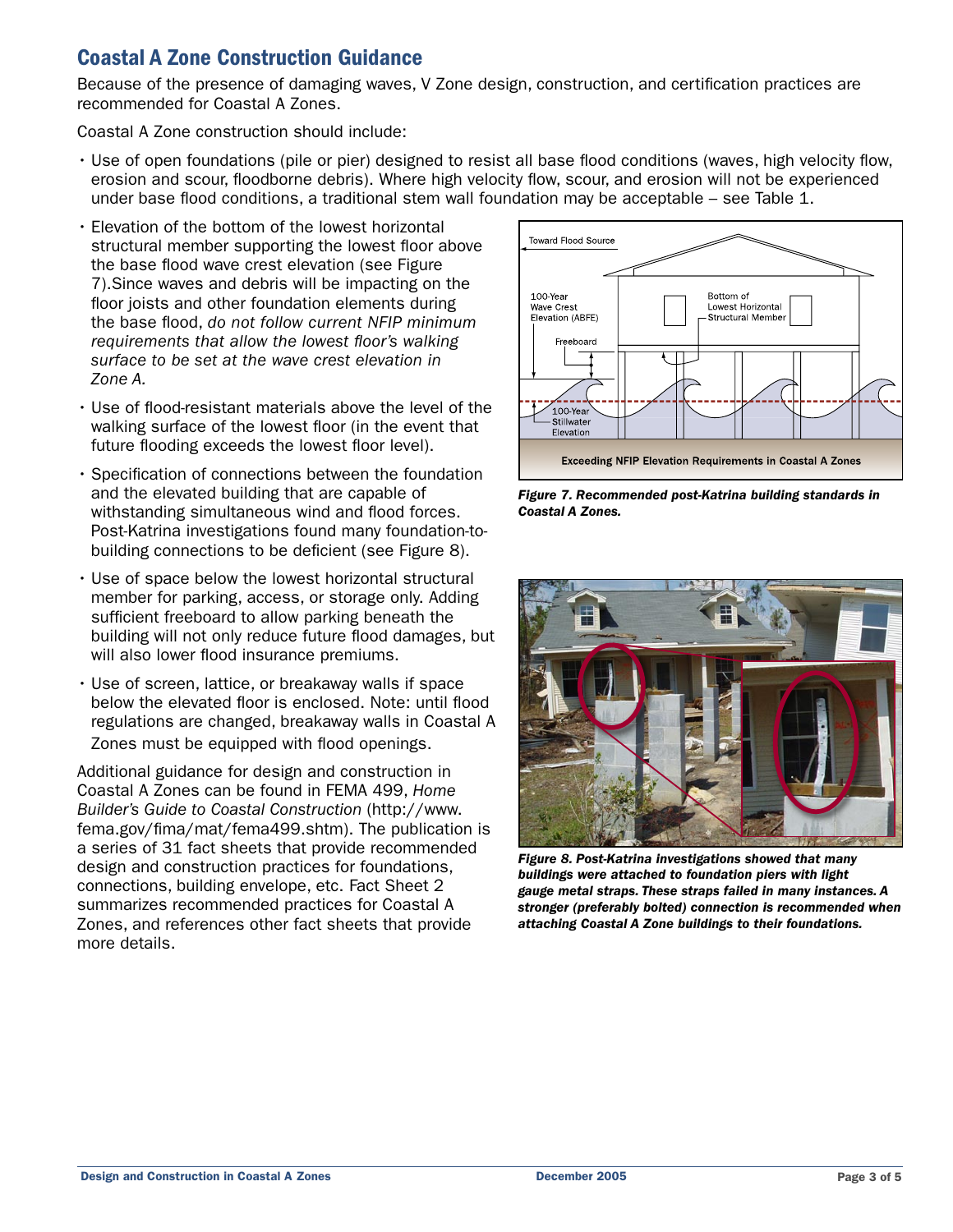Table 1. Foundation Recommendations for Coastal A Zones (Users should read across from a foundation type to see under what soil and base flood conditions that foundation is acceptable. A foundation must be capable of resisting all base flood conditions likely to exist at the site, or it should not be used. For example, a properly constructed pier on a shallow footing will generally withstand 1.5- to 3.0-foot wave heights, but should not be used where soils are erodible, and where high velocity flow is possible, or where large floodborne debris may be present.)

|                                   | <b>Base Flood Condition Present</b>              |                                                |                     |  |
|-----------------------------------|--------------------------------------------------|------------------------------------------------|---------------------|--|
| <b>Foundation Type</b>            | <b>Wave Heights Between</b><br>1.5 and 3.0 Feet* | <b>Velocity Flow, Erodible</b><br><b>Soils</b> | <b>Large Debris</b> |  |
| <b>Fill</b>                       | no                                               | no                                             | no.                 |  |
| Slab on grade                     | no.                                              | no                                             | no                  |  |
| Crawlspace, shallow footing       | no.                                              | no                                             | no.                 |  |
| Foundation walls, shallow footing | no                                               | no                                             | no                  |  |
| <b>Stemwall, shallow footing</b>  | yes                                              | no                                             | yes                 |  |
| Stemwall, deep footing**          | yes                                              | yes                                            | yes                 |  |
| Pier, shallow footing             | yes                                              | no                                             | no                  |  |
| Pier, deep footing**              | yes                                              | yes                                            | no                  |  |
| Post, shallow embedment           | no.                                              | no.                                            | no.                 |  |
| Pile/Column, deep embedment**     | yes                                              | yes                                            | yes                 |  |

\*Wave heights greater than 3.0 feet mapped as V Zone: fill, slab, crawlspace, wall foundations not permitted.

\*\*Deep means sufficiently deep to withstand erosion and scour, including that induced by the presence of the foundation itself.

### Identifying Coastal A Zones

Coastal A zones are not shown on present day Flood Insurance Rate Maps (FIRMs) or mentioned in a community's Flood Insurance Study (FIS) Report. Those maps and studies show zones VE, AE, and X (or older designations V1-30, A1-30, B, and C). Therefore, until Coastal A Zone designations or wave height contours are incorporated into Flood Insurance Studies, the community official, designer, or owner will have to determine whether or not a site will be subject to Coastal A Zone conditions during the base flood.

In order for a Coastal A Zone to be designated, two conditions are required:

1) a water depth sufficient to support waves between 1.5 and 3.0 feet high, and

2) the actual presence of wave heights between 1.5 and 3.0 feet.

Condition 1 requires stillwater depths (vertical distance between the 100-year stillwater elevation and the ground elevation) of 2 to 4 feet at the site.

Condition 2 requires wave heights at the shoreline greater than 1.5 to 3.0 feet (under the 100-year flood conditions), sufficient water depth between the shoreline and the site and few, if any obstructions (buildings, dense tree stands, etc.) that may block or dampen the waves, between the shoreline and the site.

Figure 9 illustrates the relationships between the stillwater flood elevation, ground elevations, associated 1 percent annual chance (100-year) stillwater flood depths, ABFEs, and associated flood hazard zones (see Hurricane Katrina Recovery Advisory Reconstruction Guidance Using Hurricane Katrina Surge Inundation and ABFE Maps).



Figure 9. Cross-section showing 1 percent annual chance stillwater elevation, stillwater depth and ABFE, and inland limits of V Zone and Coastal A Zone.